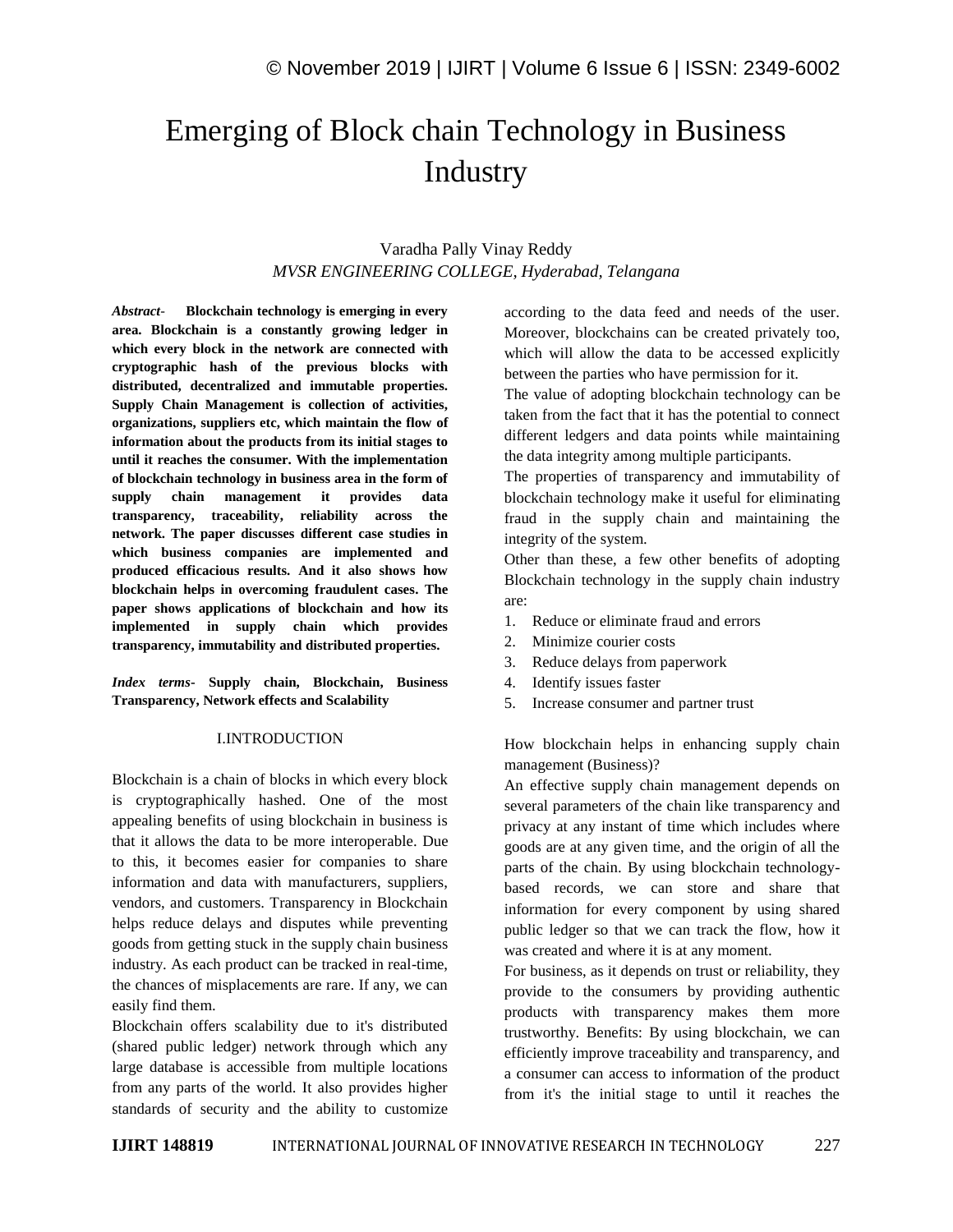consumer. Measurement of supply chain management performance is often described in terms of objectives such as quality, speed, dependability, cost, and flexibility.

# II. MOTIVATION

We often visit supermarkets for our daily products, In that super I have enthralled seeing apples from US, intrigued by those there must be some technology which provides trust which shows they are authentic apples(which are from US).This made a constant driving force in exploring blockchain technology in supply chain management. I have been doing research in this field for the last 1 year.

#### III. RELATED WORK

A prominent objective of supply chain management is also to reduce risks. Among the various risks that different organizations (companies) faces include relational risks such as a business partner"s engagement in opportunistic behavior (e.g.,cheating, distorting information)[1](Baird & Thomas, 1991; Bettis & Mahajan, 1985). According to Svensson (2000)[1], the sources of risk in supply chains can be classified into two main categories, namely, atomistic or holistic. To deal with atomistic sources of risk, a selected and limited part of the supply chain need to be looked at to assess risk. This approach is suitable for components and materials that are of low-value, less complex, and easily available. On the other hand, holistic sources of risk require an overall analysis of the supply chain to assess risk. This approach is preferable for high-value, complex, and rare components and materials.

# Application 1: FOOD SAFETY

Food safety is one of the prominent areas where the research is going rapidly. Approximately, for one percent reduction in foodborne disease in the United States, it saves the US economy \$700 million.

# CASE 1: FOOD SUPPLY CHAIN

Alibaba teamed up with AusPost, Blackmores, and PwC to explore the use of blockchain to fight food fraud, which involves selling lower quality foods and often with counterfeit ingredients. The four companies aim to develop a "Food Trust Framework"

to help improve integrity and traceability on the global supply chains. They are working to develop a pilot blockchain solution model that participants across the [2] the supply chain can use

With the increase of complexity involved in the food supply chain it is becoming a difficult job to trace the food through its chain.

Consumers are increasingly becoming aware and are demanding transparency in terms of the food they consume. Presently, about only 12 percent of consumers trust the brands that they purchase food from a company which produces that product. In a consumer driven society, the consumers has to know information of their food while 94 percent of consumers state that it is highly essential for them to learn about all the information related to the food products that they buy.

Blockchain resolves the issues of a convoluted supply chain by providing neutrality in the platform. Since there are no third parties involved in the transaction authorization i.e. which is a decentralized and everything works based on a consensus, both, the users and the operators of the system had to follow a set of rules to keep the system working in a efficient way.

Benefits of Blockchain in Food Safety:

- 1. Enhanced food safety.
- 2. Less Food waste.
- 3. Detect food fraud.

We are in dire need of reducing food waste because one-third of all food that's produced on the planet goes to waste.

#### CASE 2: WALMART

It is one of many business cases in which blockchain is implemented. Walmart in collaboration with IBM developed blockchain technology to monitor the consumer products by adding a RFID sensor tags to it"s products.so that when a consumer wants to know about the product information like where it was produced, what are the ingredients that are used, expiry date and the suppliers etc. On May 31 2017, Walmart released the results of using blockchain technology in food supply chain and it reported that it reduced the time taken to track the food product form days to minutes [4].

And blockchain is also used in tracking the pork in china to know the illegal selling of pork[5].With the use of barcodes, sensors in supply chain provided the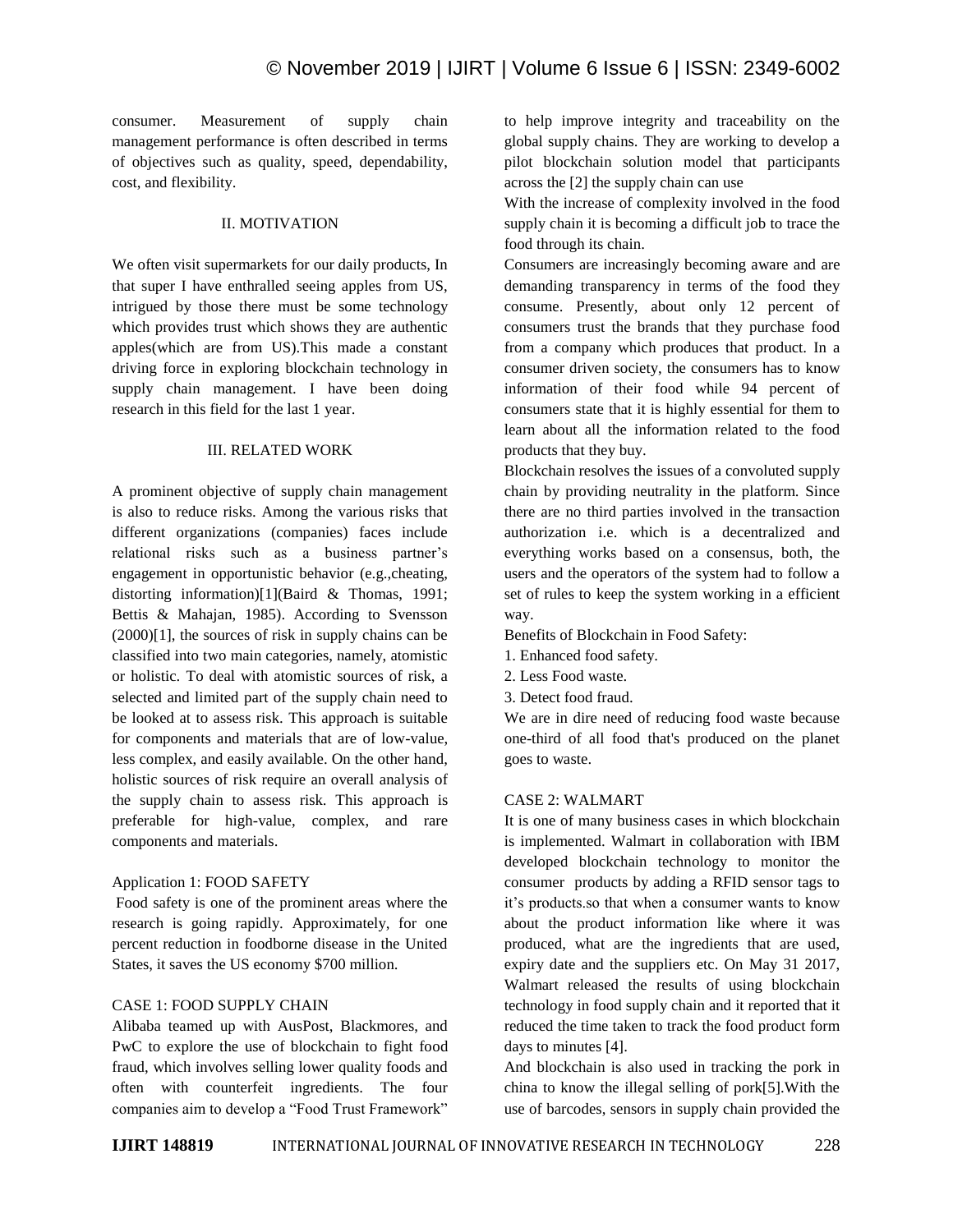relevant data about the storing information about the product which produced efficacious results in transparency and traceability across the supply chain.

# CASE 3: Everledger

Everledger, an London based startup implemented blockchain technology in the tracking of diamonds to eliminate any illegal selling in the markets, It produced propitious results in providing transparency across the supply chain which lead to reduced risks and frauds [6]. Evenledger also used blockchain technology in tracking the wines by adding RFID tags for each bottle. As the bottle moves through the supply chain it stores the information of suppliers, location etc. which is used to track the bottle at any given time[7].

# CASE 4: Modum

Modum, an swiss startup in collaboration with University of Zurich implemented blockchain technology to ensure safe delivery of medicines [8]. As we know that many medicines needs to be transported within the temperatures that medicines needs to be kept(sustained), humidity etc. With the conventional record keeping requires a tedious effort of storing information and monitoring the products. When the medicine reaches the destination, the information about the medicine is transferred to the ethereum based blockchain in which it is checked with all the requirements of the product with the standard requirements stored in smart contract[9]. If any medicine, not satisfying the requirements in smart contract are eliminated.so that we can get the medicine in proper conditions.

# IV. CONCLUSION

In a consumer driven society, providing trust is the prominent objective of any company. Blockchain technology with it"s distributed, decentralized and immutable properties provides trust, reliability to the consumers by providing details about the products in every step of the supply chain. And also many businesses should embrace this technology in order to increase their effectiveness in the market.

Due to immutability property once the data is entered can"t be changed which makes it as one time data insertion due to this property we have to be very careful about the information of the product. Being unequivocal at the transaction fees in the blockchain mining makes it as unreliable and the consensus algorithms that are used, and there is huge scope of research in which blockchain technology should be embraced which has the ability to revolutionize the supply chain etc. By integration of blockchain, IoT, Machine Learning which provides propitious results for the security concerns in every field.

#### **REFERENCES**

- [1] Goran, Svensson. (2000). A Conceptual Framework for the Analysis of Vulnerability in Supply Chains. International Journal of Physical Distribution & Logistics Management. 30. 731- 750. 10.1108/09600030010351444.
- [2] Kshetri, Nir. "1 Blockchain"s roles in meeting key supply chain management objectives." International Journal of Information Management 39 (2018): 80-89.
- [3] Bindi, T. (2017). Alibaba and AusPost team up to tackle food fraud with blockchain. http:/www.zdnet.com/article/alibaba-andauspost-team-up-to-tackle-food-fraudwithblockchain/. Bowen, F. E., Cousins, P. D., Lamming, R. C., & Faruk, A. C. (2001). The role of supply management capabilities in green supply. Production and Operations Management, 10(2), 174–189.
- [4] Kharif, O. (2016). Wal-Mart tackles food safety with trial of blockchain. Bloomberg. Retrieved fromhttps://www.bloomberg.com/news/articles/2 016-11-18/wal-marttackles-food-safety-withtest-of-blockchain-technology.
- [5] Higgins, S. (2017a). Walmart: Blockchain food tracking test results are "very encouraging'. June 5 http://www.coindesk.com/walmart-blockchainfood-tracking-test-resultsencouraging/
- [6] https://www.everledger.io/
- [7] Mathieson, M. A. (2017). Blockchain starts to prove its value outside of finance. Computer weeklyhttp://www.computerweekly.com/feature/ Blockchain-starts-to-prove-itsvalue-outside-offinance
- [8] Allen, M. (2017). How blockchain could soon affect everyday lives. Retrieved from http:// www.swissinfo.ch/eng/joining-the-blocks\_howblockchain-could-soon-affecteverydaylives/43003266.